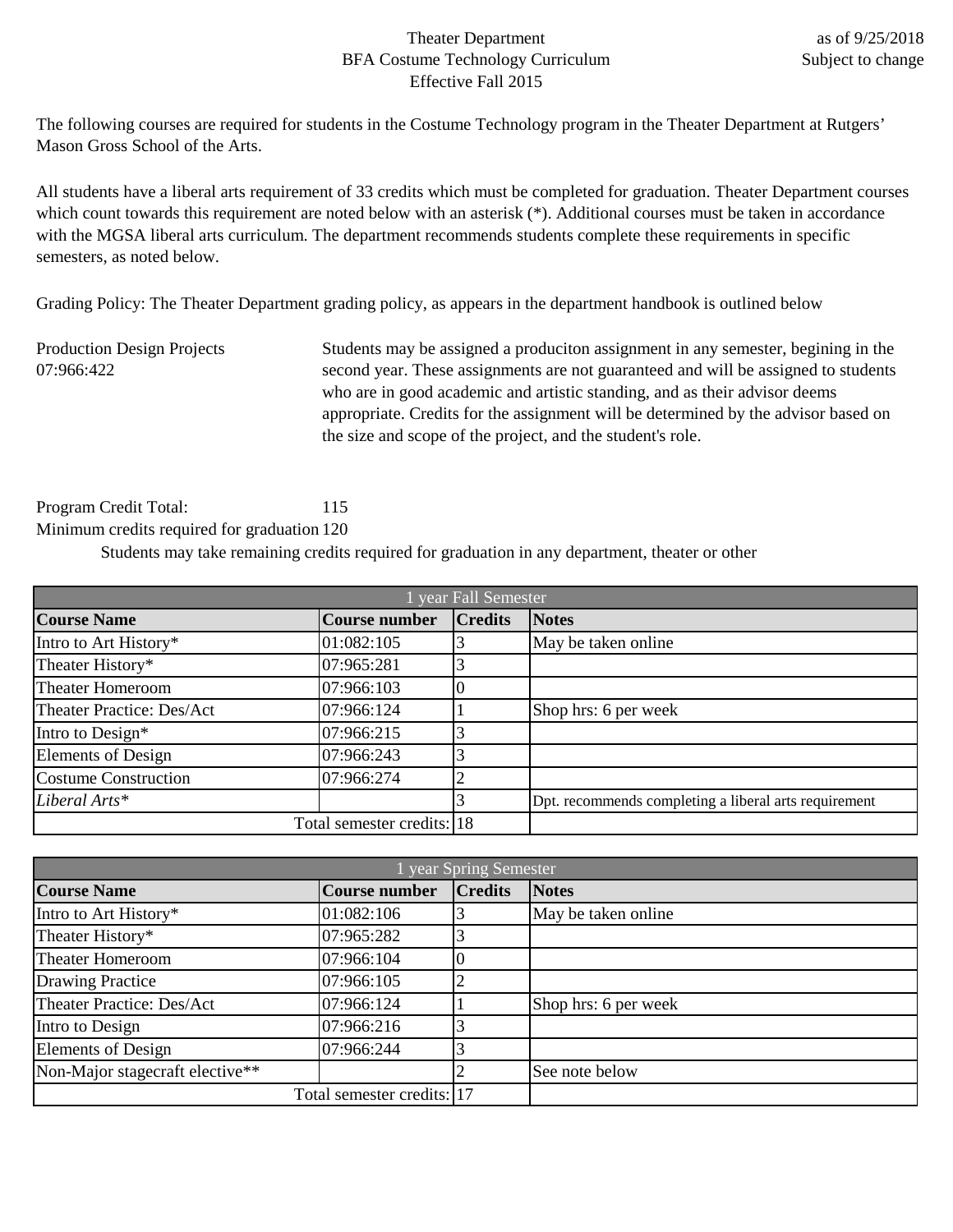## Theater Department BFA Costume Technology Curriculum Effective Fall 2015

| 2 year Fall Semester                 |                            |                |                                                          |
|--------------------------------------|----------------------------|----------------|----------------------------------------------------------|
| <b>Course Name</b>                   | <b>Course number</b>       | <b>Credits</b> | <b>Notes</b>                                             |
| Global Theater I                     | 07:965:370                 |                |                                                          |
| Theater Homeroom                     | 07:966:103                 | Ю              |                                                          |
| Drawing Practice Thea Design         | 07:966:105                 |                |                                                          |
| History of Costume & Décor I         | 07:966:232                 |                |                                                          |
| Costume Design I                     | 07:966:309                 |                |                                                          |
| <b>Theater Practice</b>              | 07:966:323                 |                | Shop hours: 10 per week. Credits by arrangement. Enter 2 |
| <b>Advanced Costume Construction</b> | 07:966:390                 |                |                                                          |
| Liberal Arts*                        |                            |                | Dpt. recommends completing a liberal arts requirement    |
|                                      | Total semester credits: 19 |                |                                                          |

| 2 year Spring Semester        |                            |                |                                                          |
|-------------------------------|----------------------------|----------------|----------------------------------------------------------|
| <b>Course Name</b>            | <b>Course number</b>       | <b>Credits</b> | <b>Notes</b>                                             |
| Global Theater II             | 07:965:371                 |                |                                                          |
| <b>Theater Homeroom</b>       | 07:966:104                 |                |                                                          |
| Drawing Practice Thea Design  | 07:966:105                 |                |                                                          |
| History of Costume & Décor II | 07:966:233                 |                |                                                          |
| Costume Design I              | 07:966:310                 |                |                                                          |
| Draping I                     | 07:966:311                 |                |                                                          |
| <b>Theater Practice</b>       | 07:966:323                 |                | Shop hours: 10 per week. Credits by arrangement. Enter 2 |
|                               | Total semester credits: 16 |                |                                                          |

| 3 year Fall Semester    |                            |                |              |
|-------------------------|----------------------------|----------------|--------------|
| <b>Course Name</b>      | Course number              | <b>Credits</b> | <b>Notes</b> |
| British Arts & Culture* | 07:966:417                 |                |              |
| Shakespeare's Plays*    | 07:966:427                 |                |              |
| Thr Design in London    | 07:966:492                 |                |              |
|                         | Total semester credits: 18 |                |              |

| 3 year Spring Semester         |                            |                |                                                       |
|--------------------------------|----------------------------|----------------|-------------------------------------------------------|
| <b>Course Name</b>             | <b>Course number</b>       | <b>Credits</b> | <b>Notes</b>                                          |
| <b>Theater Homeroom</b>        | 07:966:104                 |                |                                                       |
| Drawing Practice Thea Design   | 07:966:106                 |                |                                                       |
| <b>Costume Crafts</b>          | 07:966:351                 |                |                                                       |
| ProductionTechniques           | 07:966:411                 |                | Shop hours: 12 per week                               |
| Draping III                    | 07:966:447                 |                |                                                       |
| <b>Costume History Seminar</b> | 07:966:455                 |                |                                                       |
| Liberal Arts*                  |                            |                | Dpt. recommends completing a liberal arts requirement |
|                                | Total semester credits: 14 |                |                                                       |